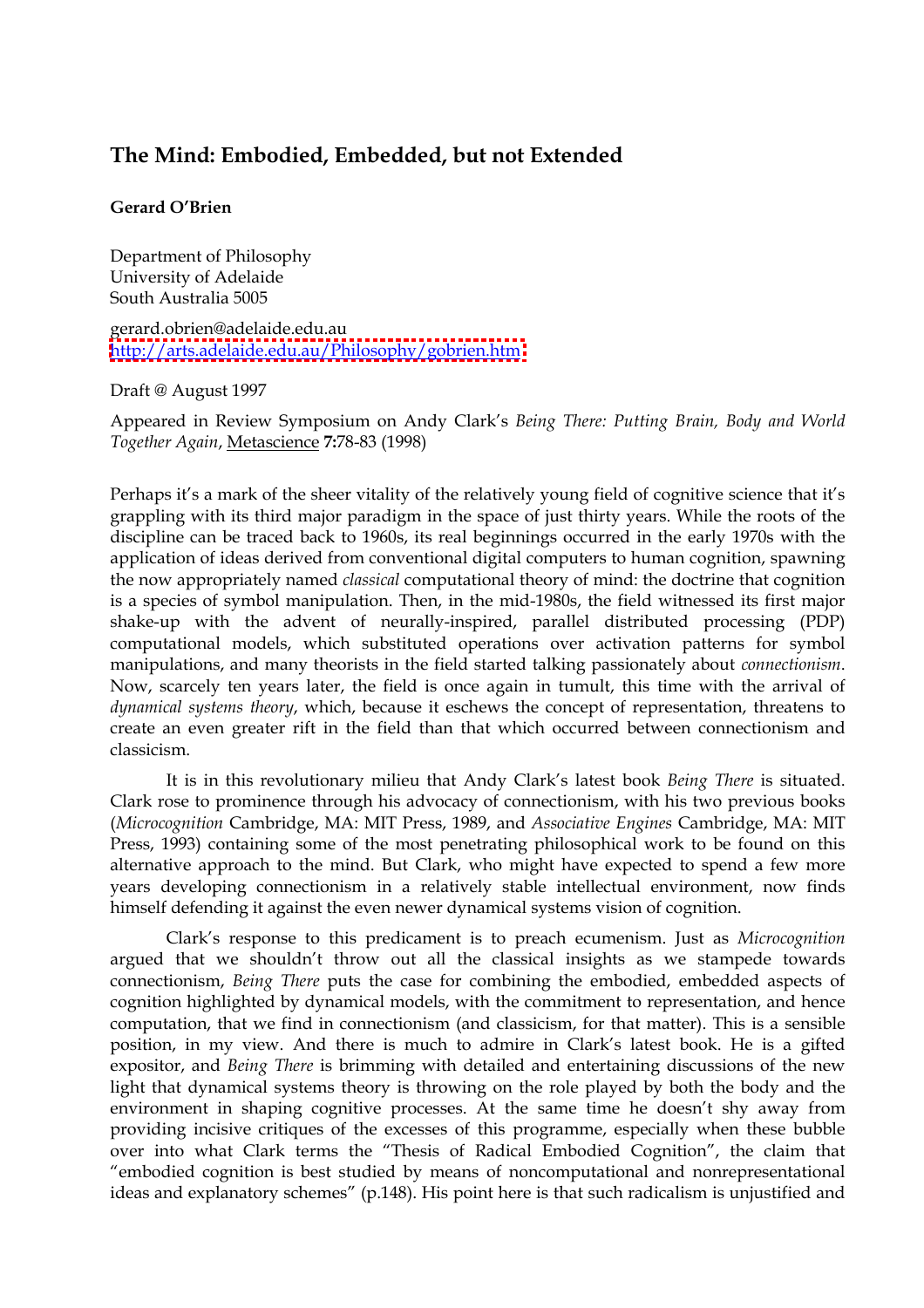counter-productive, inviting competition between dynamical and computational conceptions of cognition where progress is more likely to be achieved through cooperation (see especially chp.8).

While there is much in *Being There* that I like, the very nature of review symposia forces the commentator to look for points of discord rather than concurrence, simply because disagreements are bound to more interesting and response-provoking. In what follows, therefore, I will focus on the one major ecumenical theme propounded in *Being There* that I find difficult to accept. This is Clark's advocacy, especially in the third and final part of the book, of the *extended* nature of the embedded, embodied mind.

Talk of the mind leaking out of the brain and into the world is in the air these days. In philosophy it's primarily driven by externalist theories of mental content, which hold that the meaning of some mental states is determined by the causal relations that internal, brain states bear to extrinsic, environmental factors. But Clark is quite explicit that his motivation is quite different (see especially fn.23, p.246). For him the seepage of the mind into the environment is licensed by the subtle couplings between the brain and aspects of the environment, so emphasised by dynamical systems theory, that make it reasonable to suppose that certain extrabodily resources play a *constitutive* role in some cognitive operations. This kind of extension is most plausible, he thinks, "in cases involving the external props of written text and spoken words, for interactions with these external media are ubiquitous..., reliable, and developmentally basic" (p.214). And his conclusion is that in such cases, "what we commonly identify as mental capacities may...turn out to be properties of the wider, environmentally extended systems of which human brains are just one (important) part" (p.214).

Clark is well aware that, without qualification, this thesis is in danger of foundering on the reef of common sense – the distinction between my mind and yours should not be allowed to collapse "just because we are found chattering of the bus" (p.217). So there must be principled ways of isolating those external props that become part of the mind from the absolutely vast number that don't. Some of the constraints Clark suggests here are that the requisite information must be "easy to access and use", "automatically endorsed", and "originally gathered...by the current user" (p.217). His favourite example is that of a notebook, which is our constant companion, and in which we make all manner of scribblings. The crucial point in such a case, he argues, is that "the entries in the notebook play the same explanatory role, with respect to the agent's behavior, as would a piece of information encoded in long-term memory" (p.218). It is principally this "functional isomorphism" that licenses his contention that our "beliefs, knowledge, and perhaps other mental states now depend on physical vehicles that can (at times) spread out to include select aspects of the local environment" (p.218).

In making these claims about the mind's extension beyond the skin and skull, Clark is opting for one of the two traditional ways of distinguishing between the mental and the merely physical. One way is to suppose that *consciousness* is the mark of the mental, and hence determines the extent of the mind. But Clark thinks that conscious experience is fully explained by the current state of the brain, so there is no basis here for any mind expansion (see pp.216-7). The other way, the way Clark relies on, is to focus on the property of *intentionality*, whereby mental states possess the property of aboutness or, in the language of cognitive science, representational content. The mind's boundaries, according to this second approach, are drawn around the representational vehicles it manipulates in the course of cognition. And so intimate is the causal commerce between human brains and certain written and spoken words, according to Clark, that these external artefacts themselves constitute part of the mind's representational substrate.

But I'm not convinced. It's not that I object to the general criterion by which Clark seeks to include these representational vehicles in the mind (namely, that they are functionally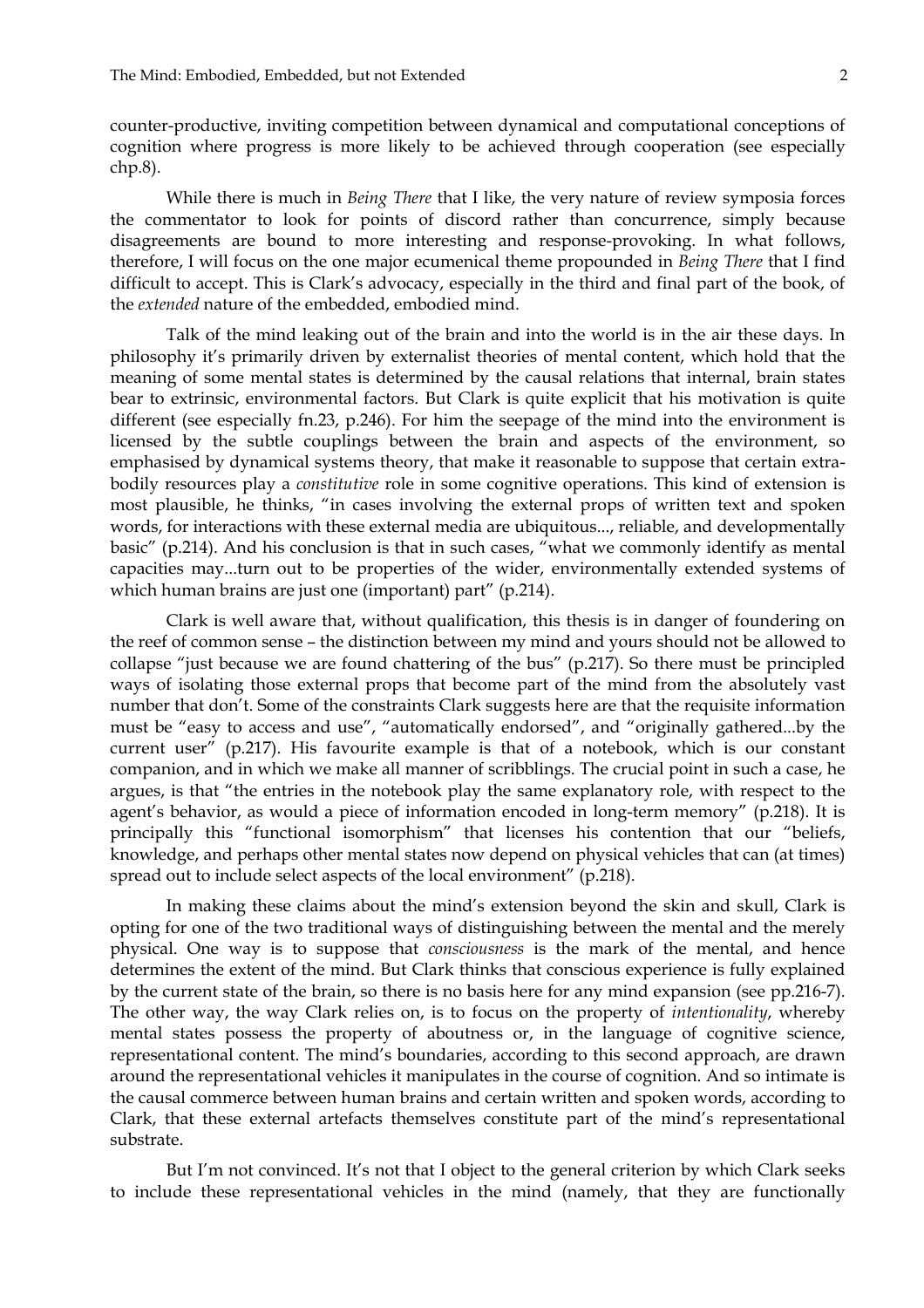isomorphic with the those that standardly encode information in long-term memory). The problem, as I see it, is that, at least in the context of a broadly connectionist understanding of cognition, even his best examples fail to satisfy this condition. No matter how vigorous the causal commerce between parts of my mind and information I record in a personal notebook, these external symbols do not have the same causal properties as the representational vehicles responsible for my memories. To see this, it's necessary to step back somewhat and rehearse some of the now fairly familiar details of the mind's information coding and processing capacities, as these are understood from a connectionist perspective.

It's commonplace for theorists to distinguish between *explicit* and *nonexplicit* forms of information coding in a computational device. Representation is typically said to be explicit if each distinct item of information in the device is encoded by a physically discrete object. Information that is either stored dispositionally or embodied in a device's primitive computational operations, on the other hand, is said to be nonexplicitly represented. It is reasonable to conjecture that the brain employs these different styles of representation. Connectionists make much of this distinction by pointing to the two different ways in which information is coded in PDP networks, and hence by extension, in the brain's neural networks.

The representational capacities of PDP systems rely on the plasticity of the connection weights between their constituent processing units. By altering these connection weights, one alters the activation patterns the network produces in response to its inputs As a consequence, an individual network can be taught to generate a range of stable target patterns in response to a range of inputs. These stable patterns of activation are semantically evaluable, and hence constitute a form of information coding. What is more, because these patterns are physically discrete, structurally complex objects, which each possess a single semantic value, it is reasonable to regard the information they encode as *explicitly* represented.

While activation patterns are a transient feature of PDP systems, a "trained" network has the capacity to generate a whole range of activation patterns, in response to cueing inputs. So a network, in virtue of its connection weights and pattern of connectivity, can be said to *store* appropriate responses to input. This form of information coding constitutes long-term memory in PDP systems. Such long-term storage of information is *superpositional* in nature, since *each* connection weight contributes to the storage of *every* stable activation pattern (every explicit representation) that the network is capable of generating. Consequently, the information that is stored in a PDP network is not encoded in a physically discrete manner. The one appropriately configured network encodes a *set* of contents corresponding to the range of explicit tokens it is disposed to generate. For all these reasons, a PDP network is best understood as storing information in a *nonexplicit* fashion.

These facts about information coding in PDP systems have major consequences for the manner in which connectionists conceptualise cognitive processes. Most importantly, information that is nonexplicitly represented in PDP networks need not be rendered explicit in order to be causally efficacious. This is because it is a network's connection weights and connectivity structure that is responsible for the manner in which it responds to input (by relaxing into a stable pattern of activation), and hence the manner in which it processes information. There is a strong sense, therefore, in which it is the nonexplicit information in a network (i.e., the network's "memory") that governs its computational operations: *all* the information that is encoded in this fashion is causally active *whenever* that network responds to an input. The causally holistic nature of information processing in PDP systems is the reason that many theorists think that connectionism provides us with a hint as to how Nature might have solved the infamous frame problem. From a connectionist perspective it's possible to envisage how, whenever we act in the world, a very large amount of information could be automatically and unconsciously guiding our behaviour.